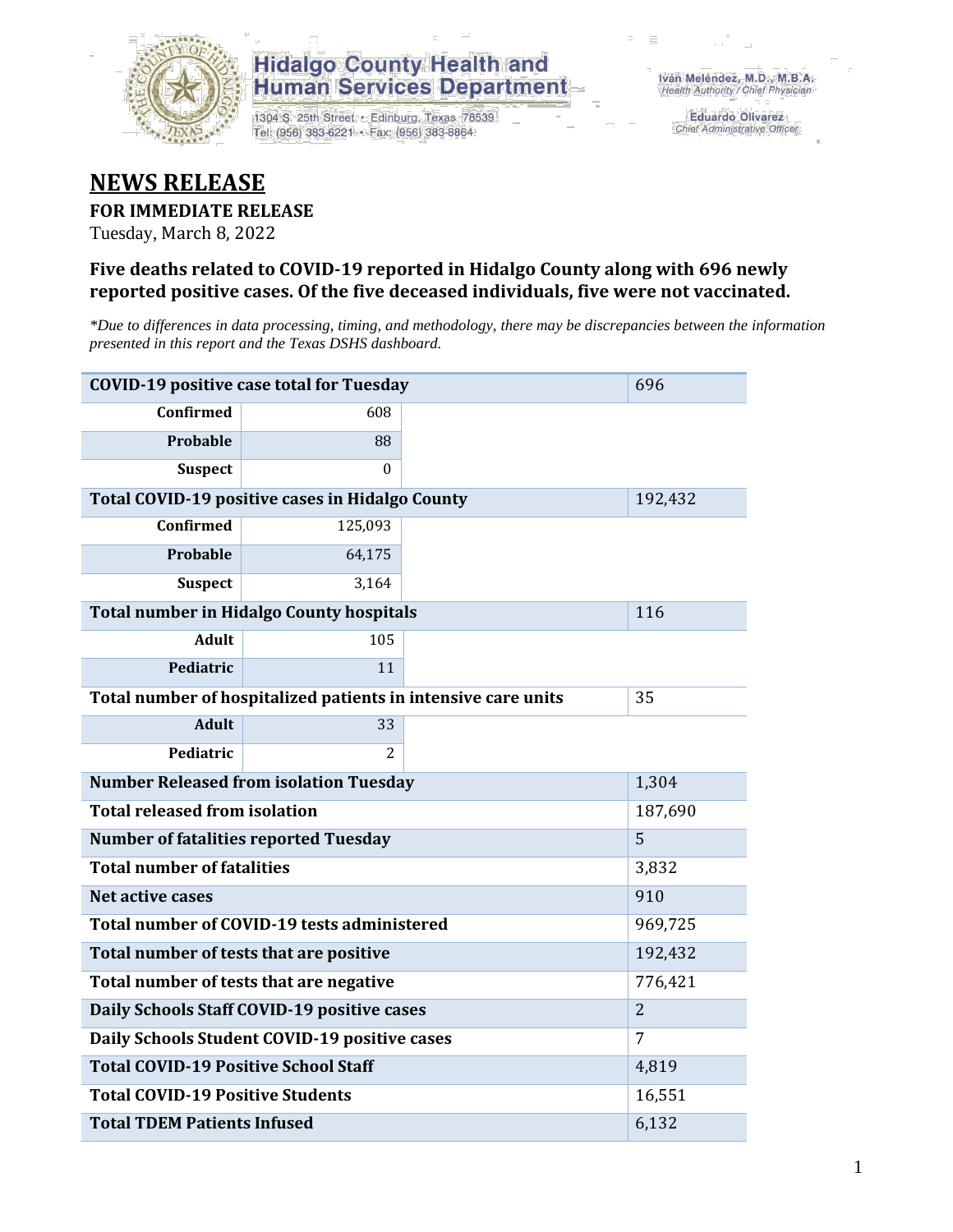

1304 S. 25th Street · Edinburg, Texas 78539 Tel: (956) 383-6221 · Fax: (956) 383-8864

Iván Meléndez, M.D., M.B.A. Health Authority / Chief Physician

> **Eduardo Olivarez** Chief Administrative Officer

*Hidalgo County uses the case status definition provided by the Texas Department of State Health Service's 2020 Epi Case Criteria Guide revised November 2020.*

- *1. Confirmed: A person who has tested positive through a molecular or PCR (oral or nasal swabs) test that looks for the presence of the virus's genetic material.*
- *2. Probable: A person who meets presumptive laboratory evidence through detection of COVID-19 by antigen test in a respiratory specimen.*
- *3. Suspect: A person who meets supported laboratory evidence through detection of specific antibodies in serum, plasma, whole body, and no prior history of being confirmed or probable case.*

*For more information of case status definition for COVID-19, please refer to:*

<https://www.dshs.state.tx.us/IDCU/investigation/epi-case-criteria-guide/2020-Epi-Case-Criteria-Guide.pdf>

| Case Dieakuowii by Age Group: |  |  |  |  |  |  |
|-------------------------------|--|--|--|--|--|--|
| <b>Number of Cases</b>        |  |  |  |  |  |  |
| 61                            |  |  |  |  |  |  |
| 87                            |  |  |  |  |  |  |
| 134                           |  |  |  |  |  |  |
| 137                           |  |  |  |  |  |  |
| 88                            |  |  |  |  |  |  |
| 85                            |  |  |  |  |  |  |
| 44                            |  |  |  |  |  |  |
| 60                            |  |  |  |  |  |  |
| 696                           |  |  |  |  |  |  |
|                               |  |  |  |  |  |  |

Case Breakdown by Age Group: The deaths include:

| The deaths include: |               |  |
|---------------------|---------------|--|
|                     | Age Range Ger |  |

|              | <b>Age Range</b> | <b>Gender</b> | <b>City</b>     |
|--------------|------------------|---------------|-----------------|
| 1            | $70+$            | Female        | Alton           |
| $\mathbf{2}$ | 50s              | Female        | <b>Mercedes</b> |
| 3            | 60s              | Male          | <b>Mission</b>  |
| 4            | 70+              | Female        | Undisclosed     |
|              | 70+              | Female        | Weslaco         |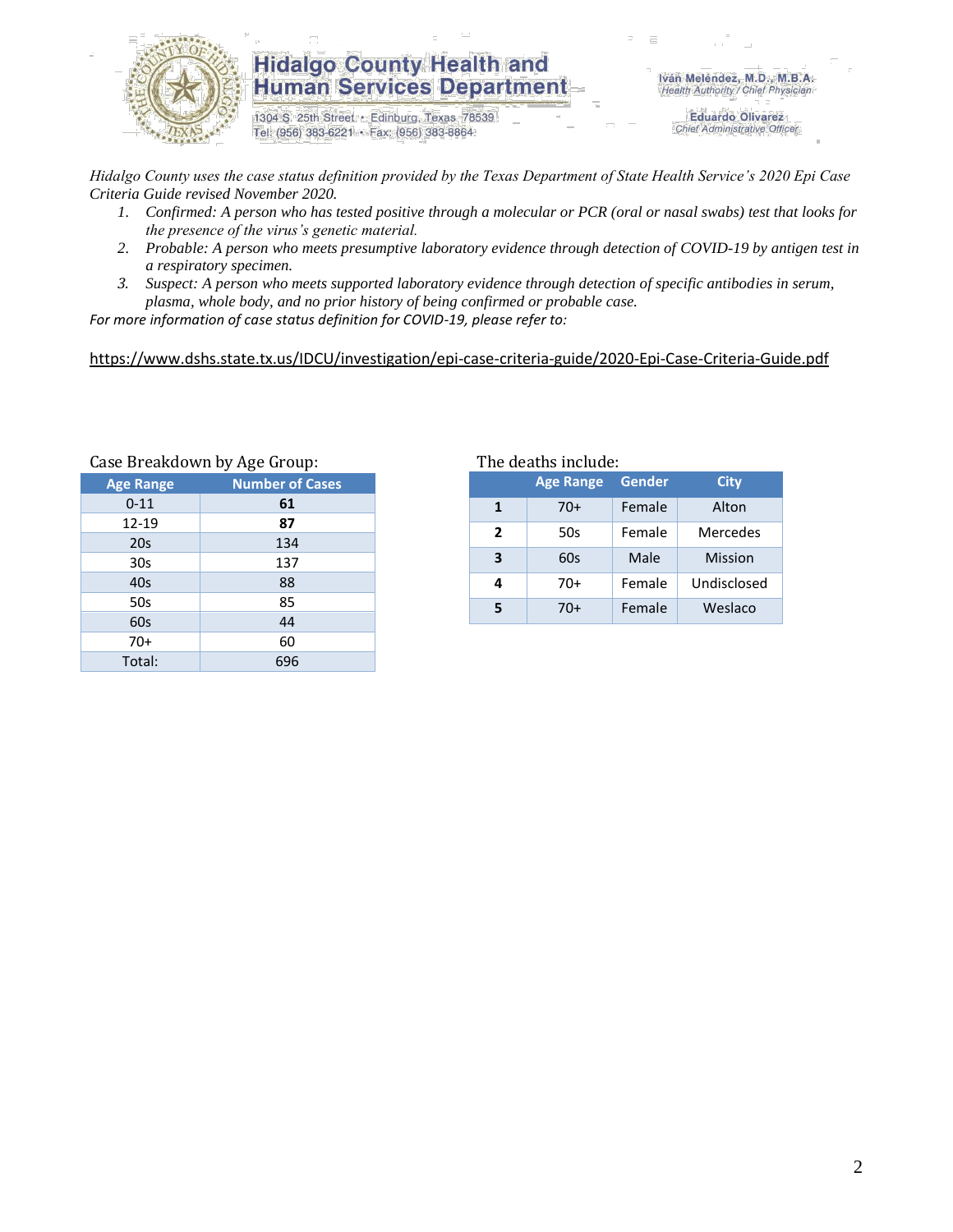

1304 S. 25th Street · Edinburg, Texas 78539<br>Tel: (956) 383-6221 · Fax: (956) 383-8864

Iván Meléndez, M.D., M.B.A.<br>Health Authority / Chief Physician

Eduardo Olivarez<br>Chief Administrative Officer

#### Tuesday, March 8, 2022 positive cases include:

|              | <b>Age Range</b> | Gender | <b>City</b> |     | <b>Age Range</b> | <b>Gender</b> | <b>City</b> |
|--------------|------------------|--------|-------------|-----|------------------|---------------|-------------|
| $\mathbf{1}$ | $0 - 19$         | F      | Alamo       | 349 | $0 - 19$         | M             | Mission     |
| 2            | $0 - 19$         | M      | Alamo       | 350 | $0 - 19$         | F             | Mission     |
| 3            | $0 - 19$         | M      | Alamo       | 351 | $0 - 19$         | F             | Mission     |
| 4            | $0 - 19$         | F      | Alamo       | 352 | $0 - 19$         | M             | Mission     |
| 5            | 20s              | F      | Alamo       | 353 | $0 - 19$         | $\mathsf F$   | Mission     |
| 6            | 20s              | M      | Alamo       | 354 | $0 - 19$         | M             | Mission     |
| 7            | 20s              | F      | Alamo       | 355 | $0 - 19$         | M             | Mission     |
| 8            | 20s              | F      | Alamo       | 356 | $0 - 19$         | F             | Mission     |
| 9            | 30 <sub>s</sub>  | M      | Alamo       | 357 | 20s              | $\mathsf F$   | Mission     |
| 10           | 30 <sub>s</sub>  | F      | Alamo       | 358 | 20s              | M             | Mission     |
| 11           | 30 <sub>s</sub>  | F      | Alamo       | 359 | 20s              | M             | Mission     |
| 12           | 30 <sub>s</sub>  | F      | Alamo       | 360 | 20s              | M             | Mission     |
| 13           | 30 <sub>s</sub>  | M      | Alamo       | 361 | 20s              | F             | Mission     |
| 14           | 50s              | M      | Alamo       | 362 | 20s              | M             | Mission     |
| 15           | 50s              | F      | Alamo       | 363 | 20s              | M             | Mission     |
| 16           | 50s              | M      | Alamo       | 364 | 20s              | M             | Mission     |
| 17           | 50s              | F      | Alamo       | 365 | 20s              | M             | Mission     |
| 18           | 60s              | M      | Alamo       | 366 | 20s              | M             | Mission     |
| 19           | $70+$            | M      | Alamo       | 367 | 20s              | F             | Mission     |
| 20           | 20s              | F      | Alton       | 368 | 20s              | M             | Mission     |
| 21           | 20s              | M      | Alton       | 369 | 20s              | F             | Mission     |
| 22           | 20s              | F      | Alton       | 370 | 20s              | M             | Mission     |
| 23           | 40s              | F      | Alton       | 371 | 20s              | M             | Mission     |
| 24           | 40s              | M      | Alton       | 372 | 20s              | F             | Mission     |
| 25           | 50s              | M      | Alton       | 373 | 20s              | $\mathsf F$   | Mission     |
| 26           | 50s              | F      | Alton       | 374 | 20s              | F             | Mission     |
| 27           | 50s              | F      | Alton       | 375 | 20s              | F             | Mission     |
| 28           | $70+$            | F.     | Alton       | 376 | 20s              | F             | Mission     |
| 29           | $0 - 19$         | F      | Donna       | 377 | 20s              | F             | Mission     |
| 30           | $0 - 19$         | M      | Donna       | 378 | 20s              | F             | Mission     |
| 31           | $0 - 19$         | F.     | Donna       | 379 | 20 <sub>s</sub>  | F             | Mission     |
| 32           | $0 - 19$         | F      | Donna       | 380 | 20s              | F             | Mission     |
| 33           | $0 - 19$         | M      | Donna       | 381 | 20s              | M             | Mission     |
| 34           | $0 - 19$         | М      | Donna       | 382 | 20s              | M             | Mission     |
| 35           | $0 - 19$         | M      | Donna       | 383 | 20s              | M             | Mission     |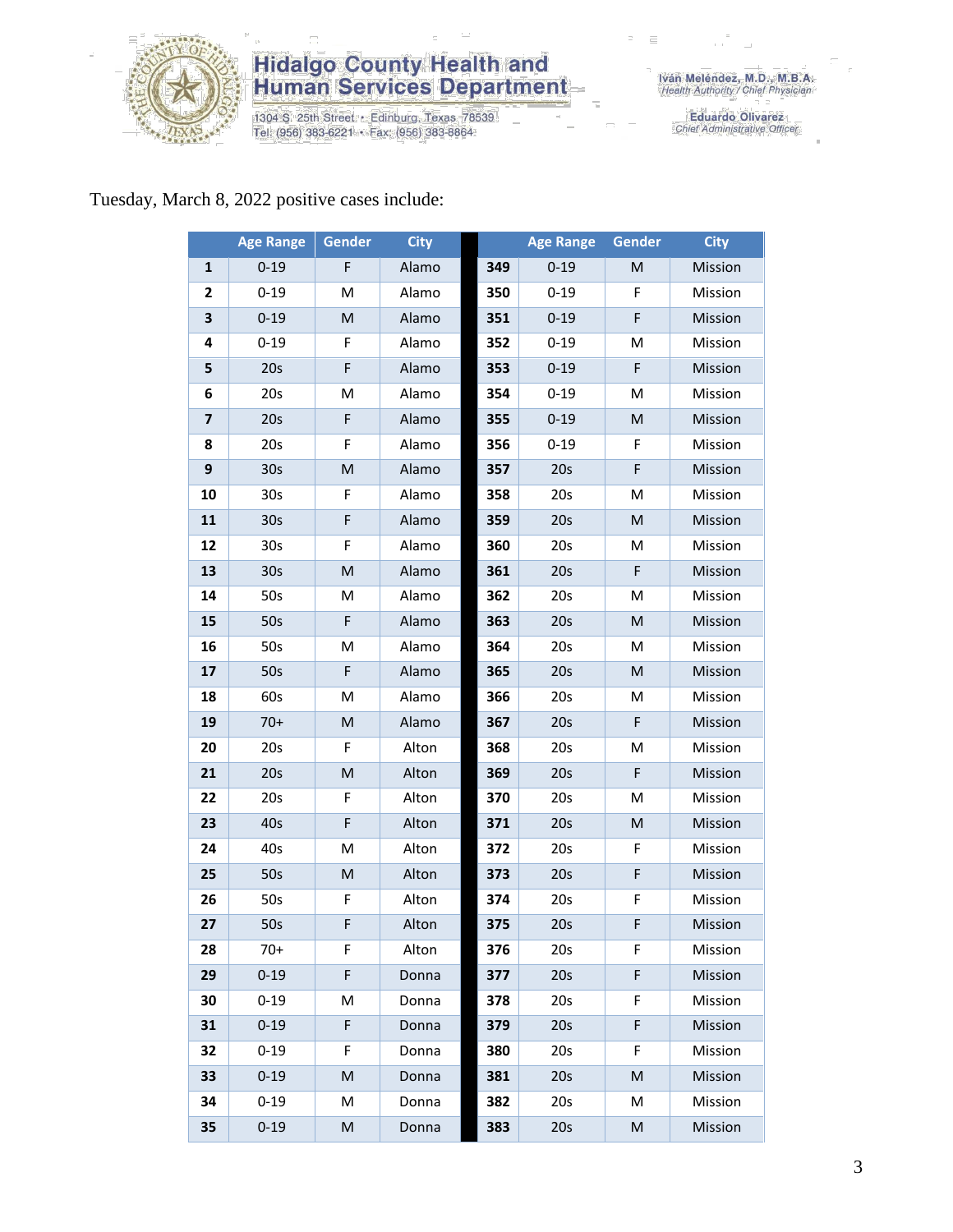

1304 S. 25th Street • Edinburg, Texas 78539<br>Tel: (956) 383-6221 • Fax: (956) 383-8864

| 36 | $0 - 19$        | M | Donna    | 384 | 20s             | M           | Mission |
|----|-----------------|---|----------|-----|-----------------|-------------|---------|
| 37 | 20s             | M | Donna    | 385 | 20s             | F           | Mission |
| 38 | 20s             | F | Donna    | 386 | 30 <sub>s</sub> | M           | Mission |
| 39 | 20s             | F | Donna    | 387 | 30 <sub>s</sub> | F           | Mission |
| 40 | 20s             | M | Donna    | 388 | 30 <sub>s</sub> | F           | Mission |
| 41 | 20s             | F | Donna    | 389 | 30 <sub>s</sub> | M           | Mission |
| 42 | 20s             | F | Donna    | 390 | 30 <sub>s</sub> | M           | Mission |
| 43 | 20s             | M | Donna    | 391 | 30 <sub>s</sub> | F           | Mission |
| 44 | 30 <sub>s</sub> | М | Donna    | 392 | 30 <sub>s</sub> | M           | Mission |
| 45 | 30 <sub>s</sub> | F | Donna    | 393 | 30 <sub>s</sub> | M           | Mission |
| 46 | 30 <sub>s</sub> | F | Donna    | 394 | 30 <sub>s</sub> | M           | Mission |
| 47 | 30s             | F | Donna    | 395 | 30 <sub>s</sub> | F           | Mission |
| 48 | 40s             | F | Donna    | 396 | 30 <sub>s</sub> | F           | Mission |
| 49 | 40s             | F | Donna    | 397 | 30 <sub>s</sub> | $\mathsf F$ | Mission |
| 50 | 40s             | F | Donna    | 398 | 30 <sub>s</sub> | F           | Mission |
| 51 | 40s             | F | Donna    | 399 | 30 <sub>s</sub> | M           | Mission |
| 52 | 40s             | F | Donna    | 400 | 30 <sub>s</sub> | M           | Mission |
| 53 | 50s             | F | Donna    | 401 | 30 <sub>s</sub> | F           | Mission |
| 54 | 50s             | F | Donna    | 402 | 30 <sub>s</sub> | F           | Mission |
| 55 | 50s             | F | Donna    | 403 | 30 <sub>s</sub> | F           | Mission |
| 56 | 50s             | F | Donna    | 404 | 30 <sub>s</sub> | M           | Mission |
| 57 | 50s             | F | Donna    | 405 | 30 <sub>s</sub> | F           | Mission |
| 58 | 60s             | F | Donna    | 406 | 30 <sub>s</sub> | F           | Mission |
| 59 | 60s             | F | Donna    | 407 | 30 <sub>s</sub> | M           | Mission |
| 60 | 60s             | М | Donna    | 408 | 30 <sub>s</sub> | M           | Mission |
| 61 | $70+$           | F | Donna    | 409 | 40s             | M           | Mission |
| 62 | $70+$           | М | Donna    | 410 | 40s             | F           | Mission |
| 63 | $70+$           | F | Donna    | 411 | 40s             | F           | Mission |
| 64 | $0 - 19$        | M | Edinburg | 412 | 40s             | F           | Mission |
| 65 | $0 - 19$        | F | Edinburg | 413 | 40s             | $\mathsf F$ | Mission |
| 66 | $0 - 19$        | F | Edinburg | 414 | 40s             | F           | Mission |
| 67 | $0 - 19$        | M | Edinburg | 415 | 40s             | M           | Mission |
| 68 | $0 - 19$        | F | Edinburg | 416 | 40s             | F           | Mission |
| 69 | $0 - 19$        | M | Edinburg | 417 | 40s             | F           | Mission |
| 70 | $0 - 19$        | F | Edinburg | 418 | 40s             | M           | Mission |
| 71 | $0 - 19$        | F | Edinburg | 419 | 40s             | F           | Mission |
| 72 | $0 - 19$        | M | Edinburg | 420 | 40s             | М           | Mission |
| 73 | $0 - 19$        | M | Edinburg | 421 | 50s             | F           | Mission |
| 74 | $0 - 19$        | F | Edinburg | 422 | 50s             | M           | Mission |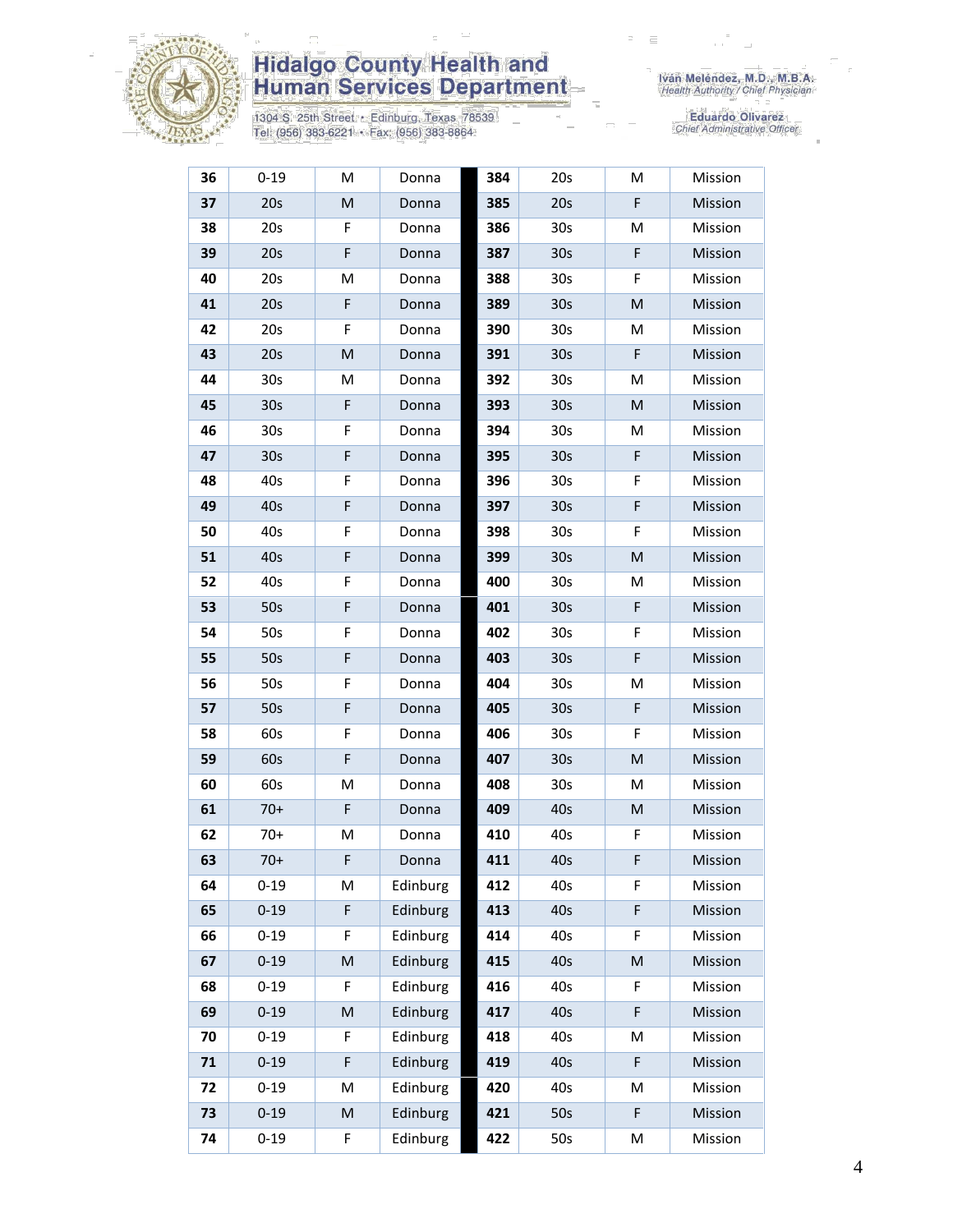

1304 S. 25th Street • Edinburg, Texas 78539<br>Tel: (956) 383-6221 • Fax: (956) 383-8864

| 75  | $0 - 19$        | M | Edinburg | 423 | 50s      | M           | Mission |
|-----|-----------------|---|----------|-----|----------|-------------|---------|
| 76  | $0 - 19$        | M | Edinburg | 424 | 50s      | F           | Mission |
| 77  | $0 - 19$        | M | Edinburg | 425 | 50s      | $\mathsf F$ | Mission |
| 78  | $0 - 19$        | F | Edinburg | 426 | 50s      | M           | Mission |
| 79  | $0 - 19$        | M | Edinburg | 427 | 50s      | F           | Mission |
| 80  | $0 - 19$        | F | Edinburg | 428 | 50s      | F           | Mission |
| 81  | $0 - 19$        | M | Edinburg | 429 | 50s      | M           | Mission |
| 82  | $0 - 19$        | F | Edinburg | 430 | 50s      | M           | Mission |
| 83  | $0 - 19$        | F | Edinburg | 431 | 50s      | $\mathsf F$ | Mission |
| 84  | $0 - 19$        | F | Edinburg | 432 | 50s      | F           | Mission |
| 85  | $0 - 19$        | F | Edinburg | 433 | 50s      | $\mathsf F$ | Mission |
| 86  | $0 - 19$        | M | Edinburg | 434 | 60s      | F           | Mission |
| 87  | $0 - 19$        | M | Edinburg | 435 | 60s      | M           | Mission |
| 88  | 20s             | M | Edinburg | 436 | 60s      | F           | Mission |
| 89  | 20s             | M | Edinburg | 437 | $70+$    | $\mathsf F$ | Mission |
| 90  | 20s             | M | Edinburg | 438 | 70+      | M           | Mission |
| 91  | 20s             | F | Edinburg | 439 | $70+$    | M           | Mission |
| 92  | 20s             | F | Edinburg | 440 | $70+$    | F           | Mission |
| 93  | 20s             | M | Edinburg | 441 | $70+$    | M           | Mission |
| 94  | 20s             | F | Edinburg | 442 | $70+$    | F           | Mission |
| 95  | 20s             | F | Edinburg | 443 | $0 - 19$ | $\mathsf F$ | Pharr   |
| 96  | 20s             | F | Edinburg | 444 | $0 - 19$ | M           | Pharr   |
| 97  | 20s             | M | Edinburg | 445 | $0 - 19$ | $\mathsf F$ | Pharr   |
| 98  | 20s             | M | Edinburg | 446 | $0 - 19$ | F           | Pharr   |
| 99  | 20s             | F | Edinburg | 447 | $0 - 19$ | $\mathsf F$ | Pharr   |
| 100 | 20s             | M | Edinburg | 448 | $0 - 19$ | F           | Pharr   |
| 101 | 20s             | F | Edinburg | 449 | $0 - 19$ | M           | Pharr   |
| 102 | 20s             | F | Edinburg | 450 | $0 - 19$ | F           | Pharr   |
| 103 | 20s             | F | Edinburg | 451 | $0 - 19$ | F           | Pharr   |
| 104 | 20s             | F | Edinburg | 452 | $0 - 19$ | F           | Pharr   |
| 105 | 20s             | M | Edinburg | 453 | $0 - 19$ | M           | Pharr   |
| 106 | 20s             | F | Edinburg | 454 | $0 - 19$ | F           | Pharr   |
| 107 | 20s             | F | Edinburg | 455 | $0 - 19$ | M           | Pharr   |
| 108 | 20s             | F | Edinburg | 456 | $0 - 19$ | F           | Pharr   |
| 109 | 20s             | F | Edinburg | 457 | $0 - 19$ | $\mathsf F$ | Pharr   |
| 110 | 20s             | M | Edinburg | 458 | 20s      | М           | Pharr   |
| 111 | 30 <sub>s</sub> | F | Edinburg | 459 | 20s      | M           | Pharr   |
| 112 | 30 <sub>s</sub> | M | Edinburg | 460 | 20s      | F           | Pharr   |
| 113 | 30s             | F | Edinburg | 461 | 20s      | F           | Pharr   |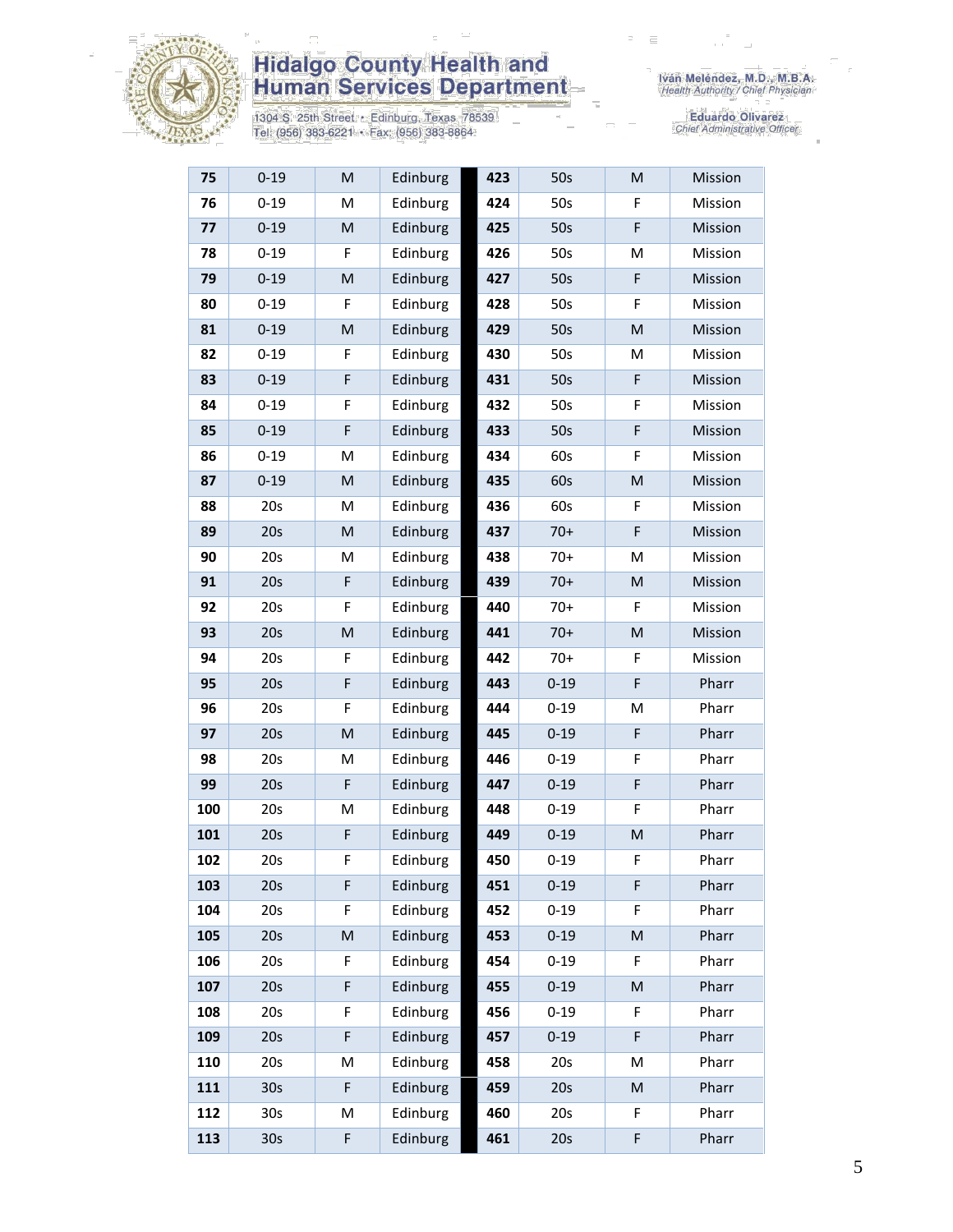

1304 S. 25th Street • Edinburg, Texas 78539<br>Tel: (956) 383-6221 • Fax: (956) 383-8864

| 114 | 30 <sub>s</sub> | M                                                                                                          | Edinburg | 462 | 20s             | M           | Pharr    |
|-----|-----------------|------------------------------------------------------------------------------------------------------------|----------|-----|-----------------|-------------|----------|
| 115 | 30 <sub>s</sub> | F                                                                                                          | Edinburg | 463 | 20s             | F           | Pharr    |
| 116 | 30 <sub>s</sub> | F                                                                                                          | Edinburg | 464 | 20s             | F           | Pharr    |
| 117 | 30s             | $\mathsf{M}% _{T}=\mathsf{M}_{T}\!\left( a,b\right) ,\ \mathsf{M}_{T}=\mathsf{M}_{T}\!\left( a,b\right) ,$ | Edinburg | 465 | 20s             | F           | Pharr    |
| 118 | 30 <sub>s</sub> | М                                                                                                          | Edinburg | 466 | 20s             | F           | Pharr    |
| 119 | 30 <sub>s</sub> | F                                                                                                          | Edinburg | 467 | 20s             | M           | Pharr    |
| 120 | 30s             | F                                                                                                          | Edinburg | 468 | 20s             | F           | Pharr    |
| 121 | 30 <sub>s</sub> | F                                                                                                          | Edinburg | 469 | 30 <sub>s</sub> | M           | Pharr    |
| 122 | 30s             | M                                                                                                          | Edinburg | 470 | 30 <sub>s</sub> | F           | Pharr    |
| 123 | 30 <sub>s</sub> | F                                                                                                          | Edinburg | 471 | 30 <sub>s</sub> | $\mathsf F$ | Pharr    |
| 124 | 30 <sub>s</sub> | M                                                                                                          | Edinburg | 472 | 30s             | F           | Pharr    |
| 125 | 30 <sub>s</sub> | F                                                                                                          | Edinburg | 473 | 40s             | F           | Pharr    |
| 126 | 30 <sub>s</sub> | M                                                                                                          | Edinburg | 474 | 40s             | F           | Pharr    |
| 127 | 30 <sub>s</sub> | F                                                                                                          | Edinburg | 475 | 40s             | M           | Pharr    |
| 128 | 30 <sub>s</sub> | M                                                                                                          | Edinburg | 476 | 40s             | F           | Pharr    |
| 129 | 30 <sub>s</sub> | F                                                                                                          | Edinburg | 477 | 40s             | M           | Pharr    |
| 130 | 30 <sub>s</sub> | M                                                                                                          | Edinburg | 478 | 40s             | М           | Pharr    |
| 131 | 30 <sub>s</sub> | M                                                                                                          | Edinburg | 479 | 50s             | M           | Pharr    |
| 132 | 30 <sub>s</sub> | F                                                                                                          | Edinburg | 480 | 50s             | М           | Pharr    |
| 133 | 30 <sub>s</sub> | F                                                                                                          | Edinburg | 481 | 50s             | $\mathsf F$ | Pharr    |
| 134 | 30 <sub>s</sub> | F                                                                                                          | Edinburg | 482 | 50s             | F           | Pharr    |
| 135 | 30 <sub>s</sub> | F                                                                                                          | Edinburg | 483 | 50s             | M           | Pharr    |
| 136 | 30 <sub>s</sub> | F                                                                                                          | Edinburg | 484 | 60s             | М           | Pharr    |
| 137 | 30 <sub>s</sub> | F                                                                                                          | Edinburg | 485 | 60s             | M           | Pharr    |
| 138 | 30 <sub>s</sub> | M                                                                                                          | Edinburg | 486 | 60s             | F           | Pharr    |
| 139 | 40s             | F                                                                                                          | Edinburg | 487 | 60s             | ${\sf M}$   | Pharr    |
| 140 | 40s             | M                                                                                                          | Edinburg | 488 | $70+$           | F           | Pharr    |
| 141 | 40s             | M                                                                                                          | Edinburg | 489 | $70+$           | F           | Pharr    |
| 142 | 40s             | F                                                                                                          | Edinburg | 490 | $70+$           | F           | Pharr    |
| 143 | 40s             | F                                                                                                          | Edinburg | 491 | $70+$           | F           | Pharr    |
| 144 | 40s             | F                                                                                                          | Edinburg | 492 | $0 - 19$        | F           | San Juan |
| 145 | 40s             | F                                                                                                          | Edinburg | 493 | $0 - 19$        | F           | San Juan |
| 146 | 40s             | M                                                                                                          | Edinburg | 494 | $0 - 19$        | М           | San Juan |
| 147 | 40s             | F                                                                                                          | Edinburg | 495 | $0 - 19$        | M           | San Juan |
| 148 | 40s             | M                                                                                                          | Edinburg | 496 | $0 - 19$        | F           | San Juan |
| 149 | 40s             | M                                                                                                          | Edinburg | 497 | $0 - 19$        | M           | San Juan |
| 150 | 40s             | F                                                                                                          | Edinburg | 498 | $0 - 19$        | м           | San Juan |
| 151 | 40s             | F                                                                                                          | Edinburg | 499 | $0 - 19$        | F           | San Juan |
| 152 | 40s             | M                                                                                                          | Edinburg | 500 | 20s             | F           | San Juan |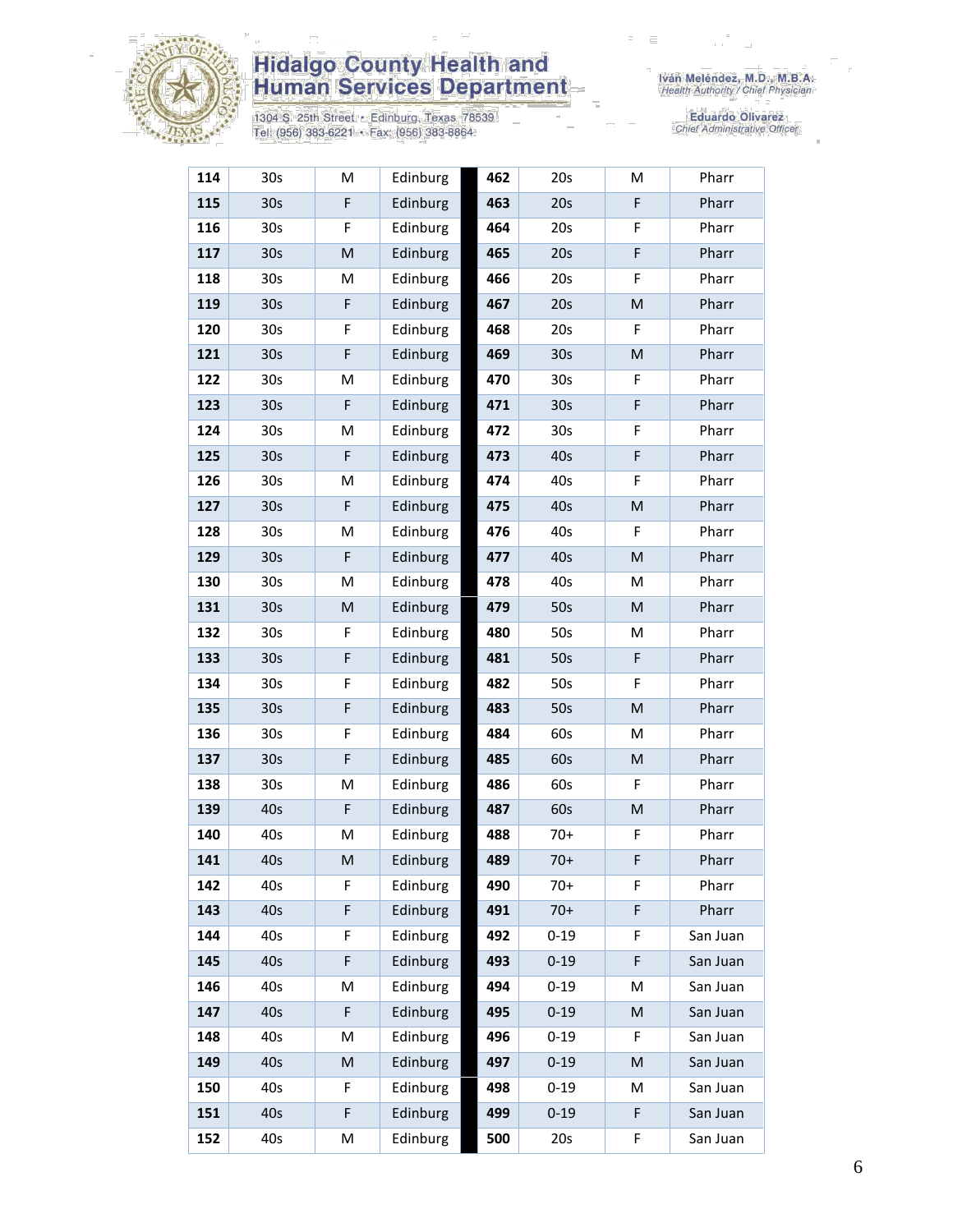

1304 S. 25th Street • Edinburg, Texas 78539<br>Tel: (956) 383-6221 • Fax: (956) 383-8864

| 153 | 40s             | F | Edinburg | 501 | 20s             | F           | San Juan    |
|-----|-----------------|---|----------|-----|-----------------|-------------|-------------|
| 154 | 40s             | M | Edinburg | 502 | 20s             | F           | San Juan    |
| 155 | 40s             | M | Edinburg | 503 | 20s             | $\mathsf F$ | San Juan    |
| 156 | 40s             | M | Edinburg | 504 | 20s             | F           | San Juan    |
| 157 | 40s             | M | Edinburg | 505 | 30 <sub>s</sub> | F           | San Juan    |
| 158 | 40s             | F | Edinburg | 506 | 30 <sub>s</sub> | M           | San Juan    |
| 159 | 50s             | M | Edinburg | 507 | 30 <sub>s</sub> | M           | San Juan    |
| 160 | 50s             | F | Edinburg | 508 | 30 <sub>s</sub> | F           | San Juan    |
| 161 | 50s             | F | Edinburg | 509 | 30 <sub>s</sub> | M           | San Juan    |
| 162 | 50s             | F | Edinburg | 510 | 40s             | F           | San Juan    |
| 163 | 50s             | M | Edinburg | 511 | 40s             | F           | San Juan    |
| 164 | 50s             | F | Edinburg | 512 | 40s             | M           | San Juan    |
| 165 | 50s             | F | Edinburg | 513 | 50s             | F           | San Juan    |
| 166 | 50s             | M | Edinburg | 514 | 50s             | F           | San Juan    |
| 167 | 50s             | M | Edinburg | 515 | 50s             | M           | San Juan    |
| 168 | 50s             | F | Edinburg | 516 | 50s             | F           | San Juan    |
| 169 | 60s             | F | Edinburg | 517 | $70+$           | $\mathsf F$ | San Juan    |
| 170 | 60s             | F | Edinburg | 518 | $0 - 19$        | M           | Undisclosed |
| 171 | 60s             | M | Edinburg | 519 | $0 - 19$        | F           | Undisclosed |
| 172 | 60s             | М | Edinburg | 520 | $0 - 19$        | M           | Undisclosed |
| 173 | 60s             | M | Edinburg | 521 | $0 - 19$        | M           | Undisclosed |
| 174 | $70+$           | F | Edinburg | 522 | $0 - 19$        | F           | Undisclosed |
| 175 | $70+$           | F | Edinburg | 523 | $0 - 19$        | $\mathsf F$ | Undisclosed |
| 176 | $70+$           | M | Edinburg | 524 | $0 - 19$        | F           | Undisclosed |
| 177 | $70+$           | M | Edinburg | 525 | $0 - 19$        | M           | Undisclosed |
| 178 | $70+$           | F | Edinburg | 526 | $0 - 19$        | M           | Undisclosed |
| 179 | $70+$           | F | Edinburg | 527 | $0 - 19$        | M           | Undisclosed |
| 180 | $0 - 19$        | F | Hidalgo  | 528 | 20s             | F           | Undisclosed |
| 181 | $0 - 19$        | F | Hidalgo  | 529 | 20s             | F           | Undisclosed |
| 182 | 20s             | М | Hidalgo  | 530 | 20s             | F           | Undisclosed |
| 183 | 20s             | F | Hidalgo  | 531 | 20s             | $\mathsf F$ | Undisclosed |
| 184 | 30 <sub>s</sub> | F | Hidalgo  | 532 | 20s             | F           | Undisclosed |
| 185 | 40s             | F | Hidalgo  | 533 | 20s             | F           | Undisclosed |
| 186 | 40s             | F | Hidalgo  | 534 | 20s             | F           | Undisclosed |
| 187 | 50s             | M | Hidalgo  | 535 | 30 <sub>s</sub> | F           | Undisclosed |
| 188 | 50s             | F | Hidalgo  | 536 | 30 <sub>s</sub> | M           | Undisclosed |
| 189 | $0 - 19$        | M | McAllen  | 537 | 30 <sub>s</sub> | M           | Undisclosed |
| 190 | $0 - 19$        | M | McAllen  | 538 | 30 <sub>s</sub> | F           | Undisclosed |
| 191 | $0 - 19$        | M | McAllen  | 539 | 30 <sub>s</sub> | ${\sf M}$   | Undisclosed |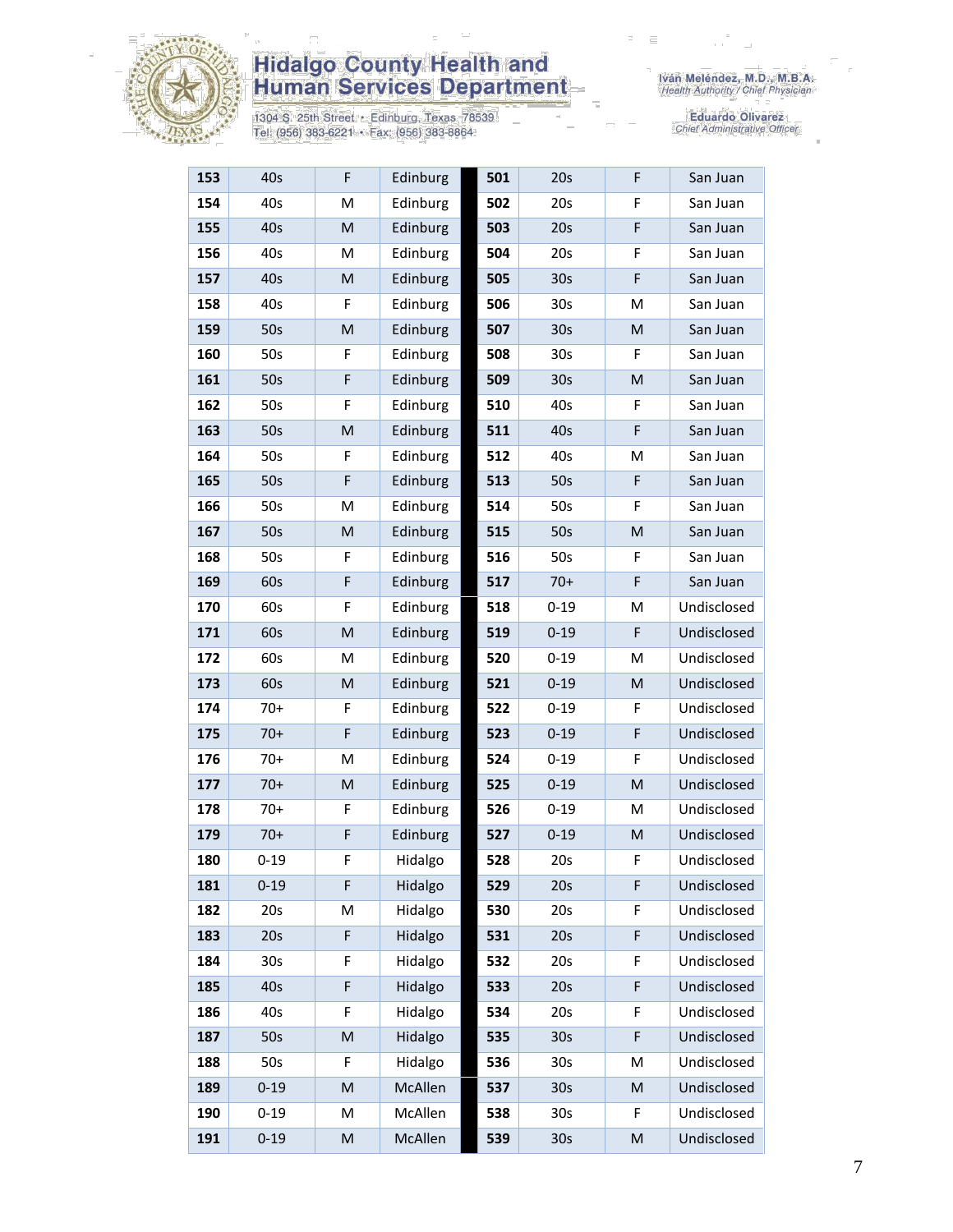

1304 S. 25th Street • Edinburg, Texas 78539<br>Tel: (956) 383-6221 • Fax: (956) 383-8864

| 192 | $0 - 19$        | F | McAllen | 540 | 30 <sub>s</sub> | M  | Undisclosed |
|-----|-----------------|---|---------|-----|-----------------|----|-------------|
| 193 | $0 - 19$        | F | McAllen | 541 | 30 <sub>s</sub> | F  | Undisclosed |
| 194 | $0 - 19$        | F | McAllen | 542 | 30 <sub>s</sub> | F  | Undisclosed |
| 195 | $0 - 19$        | M | McAllen | 543 | 30 <sub>s</sub> | M  | Undisclosed |
| 196 | $0 - 19$        | M | McAllen | 544 | 30 <sub>s</sub> | F  | Undisclosed |
| 197 | $0 - 19$        | M | McAllen | 545 | 40s             | F  | Undisclosed |
| 198 | $0 - 19$        | F | McAllen | 546 | 40s             | M  | Undisclosed |
| 199 | $0 - 19$        | F | McAllen | 547 | 40s             | F  | Undisclosed |
| 200 | $0 - 19$        | M | McAllen | 548 | 40s             | F  | Undisclosed |
| 201 | $0 - 19$        | U | McAllen | 549 | 40s             | M  | Undisclosed |
| 202 | $0 - 19$        | F | McAllen | 550 | 40s             | F  | Undisclosed |
| 203 | $0 - 19$        | F | McAllen | 551 | 50s             | M  | Undisclosed |
| 204 | $0 - 19$        | Μ | McAllen | 552 | 50s             | F  | Undisclosed |
| 205 | $0 - 19$        | F | McAllen | 553 | 50s             | F  | Undisclosed |
| 206 | $0 - 19$        | F | McAllen | 554 | 50s             | F  | Undisclosed |
| 207 | $0 - 19$        | M | McAllen | 555 | 50s             | F  | Undisclosed |
| 208 | $0 - 19$        | F | McAllen | 556 | 50s             | F  | Undisclosed |
| 209 | $0 - 19$        | M | McAllen | 557 | 50s             | M  | Undisclosed |
| 210 | $0 - 19$        | F | McAllen | 558 | 50s             | F  | Undisclosed |
| 211 | $0 - 19$        | M | McAllen | 559 | 50s             | M  | Undisclosed |
| 212 | 20s             | F | McAllen | 560 | 50s             | M  | Undisclosed |
| 213 | 20s             | F | McAllen | 561 | 50s             | M  | Undisclosed |
| 214 | 20s             | M | McAllen | 562 | 50s             | F  | Undisclosed |
| 215 | 20s             | M | McAllen | 563 | 60s             | M  | Undisclosed |
| 216 | 20s             | F | McAllen | 564 | 60s             | F  | Undisclosed |
| 217 | 20s             | F | McAllen | 565 | 60s             | M  | Undisclosed |
| 218 | 20s             | M | McAllen | 566 | 60s             | F  | Undisclosed |
| 219 | 20s             | M | McAllen | 567 | 60s             | F  | Undisclosed |
| 220 | 20s             | F | McAllen | 568 | $70+$           | F. | Undisclosed |
| 221 | 20s             | F | McAllen | 569 | $70+$           | F  | Undisclosed |
| 222 | 20s             | F | McAllen | 570 | $70+$           | F  | Undisclosed |
| 223 | 20s             | M | McAllen | 571 | $70+$           | M  | Undisclosed |
| 224 | 20s             | F | McAllen | 572 | $70+$           | F  | Undisclosed |
| 225 | 20s             | M | McAllen | 573 | $70+$           | F  | Undisclosed |
| 226 | 20s             | M | McAllen | 574 | $70+$           | M  | Undisclosed |
| 227 | 20s             | M | McAllen | 575 | $70+$           | M  | Undisclosed |
| 228 | 20s             | F | McAllen | 576 | $70+$           | F. | Undisclosed |
| 229 | 20s             | F | McAllen | 577 | $0 - 19$        | M  | Weslaco     |
| 230 | 30 <sub>s</sub> | M | McAllen | 578 | $0 - 19$        | M  | Weslaco     |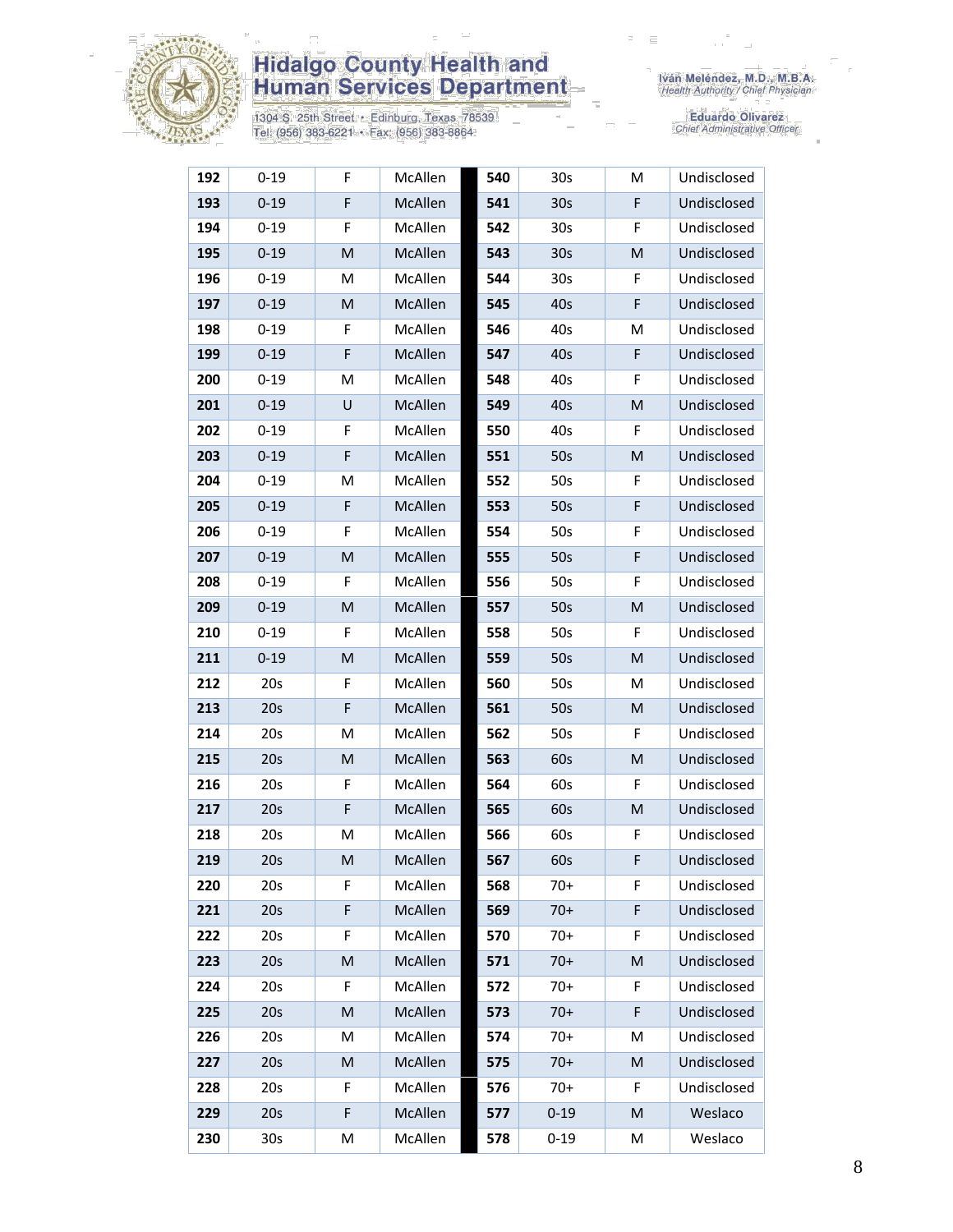

1304 S. 25th Street · Edinburg, Texas 78539<br>Tel: (956) 383-6221 · Fax: (956) 383-8864

| 231 | 30 <sub>s</sub> | F | McAllen | 579 | $0 - 19$ | F | Weslaco |
|-----|-----------------|---|---------|-----|----------|---|---------|
| 232 | 30 <sub>s</sub> | M | McAllen | 580 | $0 - 19$ | M | Weslaco |
| 233 | 30 <sub>s</sub> | F | McAllen | 581 | $0 - 19$ | M | Weslaco |
| 234 | 30 <sub>s</sub> | M | McAllen | 582 | $0 - 19$ | Μ | Weslaco |
| 235 | 30 <sub>s</sub> | F | McAllen | 583 | $0 - 19$ | F | Weslaco |
| 236 | 30 <sub>s</sub> | M | McAllen | 584 | $0 - 19$ | М | Weslaco |
| 237 | 30 <sub>s</sub> | M | McAllen | 585 | $0 - 19$ | F | Weslaco |
| 238 | 30 <sub>s</sub> | M | McAllen | 586 | $0 - 19$ | M | Weslaco |
| 239 | 30 <sub>s</sub> | M | McAllen | 587 | $0 - 19$ | M | Weslaco |
| 240 | 30 <sub>s</sub> | М | McAllen | 588 | $0 - 19$ | F | Weslaco |
| 241 | 30 <sub>s</sub> | M | McAllen | 589 | $0 - 19$ | M | Weslaco |
| 242 | 30 <sub>s</sub> | M | McAllen | 590 | $0 - 19$ | М | Weslaco |
| 243 | 30 <sub>s</sub> | M | McAllen | 591 | $0 - 19$ | M | Weslaco |
| 244 | 30 <sub>s</sub> | F | McAllen | 592 | $0 - 19$ | F | Weslaco |
| 245 | 30 <sub>s</sub> | F | McAllen | 593 | $0 - 19$ | M | Weslaco |
| 246 | 30 <sub>s</sub> | F | McAllen | 594 | $0 - 19$ | M | Weslaco |
| 247 | 30 <sub>s</sub> | F | McAllen | 595 | $0 - 19$ | M | Weslaco |
| 248 | 30 <sub>s</sub> | F | McAllen | 596 | $0 - 19$ | M | Weslaco |
| 249 | 30 <sub>s</sub> | F | McAllen | 597 | 20s      | F | Weslaco |
| 250 | 30 <sub>s</sub> | M | McAllen | 598 | 20s      | F | Weslaco |
| 251 | 40s             | F | McAllen | 599 | 20s      | M | Weslaco |
| 252 | 40s             | M | McAllen | 600 | 20s      | М | Weslaco |
| 253 | 40s             | F | McAllen | 601 | 20s      | F | Weslaco |
| 254 | 40s             | F | McAllen | 602 | 20s      | Μ | Weslaco |
| 255 | 40s             | M | McAllen | 603 | 20s      | F | Weslaco |
| 256 | 40s             | M | McAllen | 604 | 20s      | F | Weslaco |
| 257 | 40s             | F | McAllen | 605 | 20s      | M | Weslaco |
| 258 | 40s             | F | McAllen | 606 | 20s      | M | Weslaco |
| 259 | 40s             | F | McAllen | 607 | 20s      | F | Weslaco |
| 260 | 40s             | M | McAllen | 608 | 20s      | F | Weslaco |
| 261 | 40s             | M | McAllen | 609 | 20s      | F | Weslaco |
| 262 | 40s             | M | McAllen | 610 | 20s      | M | Weslaco |
| 263 | 40s             | F | McAllen | 611 | 20s      | F | Weslaco |
| 264 | 40s             | F | McAllen | 612 | 20s      | F | Weslaco |
| 265 | 40s             | M | McAllen | 613 | 20s      | F | Weslaco |
| 266 | 40s             | М | McAllen | 614 | 20s      | F | Weslaco |
| 267 | 40s             | M | McAllen | 615 | 20s      | M | Weslaco |
| 268 | 50s             | М | McAllen | 616 | 20s      | F | Weslaco |
| 269 | 50s             | F | McAllen | 617 | 30s      | F | Weslaco |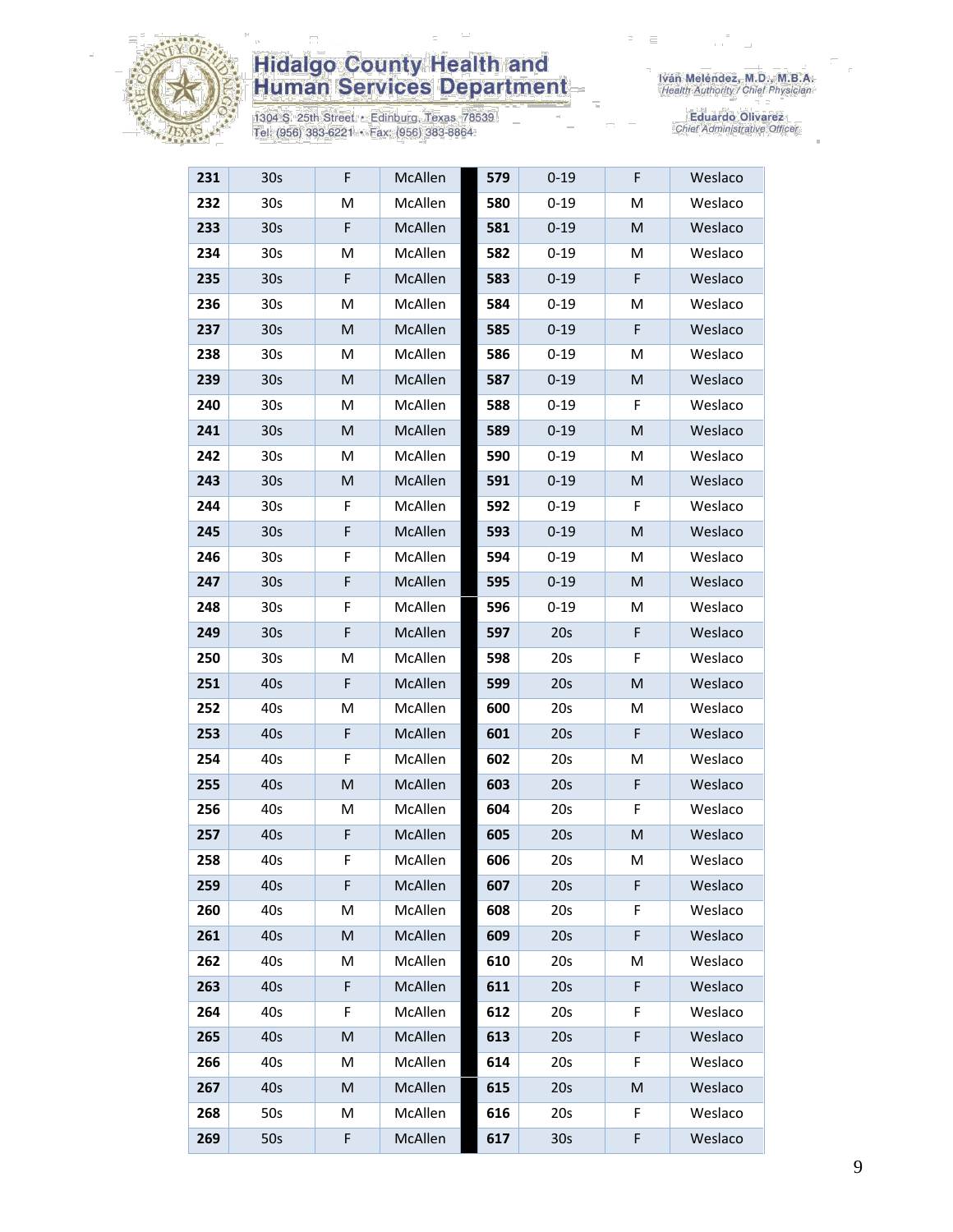

1304 S. 25th Street • Edinburg, Texas 78539<br>Tel: (956) 383-6221 • Fax: (956) 383-8864

| 270 | 50s      | F       | McAllen        | 618 | 30 <sub>s</sub> | F           | Weslaco |
|-----|----------|---------|----------------|-----|-----------------|-------------|---------|
| 271 | 50s      | F       | McAllen        | 619 | 30 <sub>s</sub> | F           | Weslaco |
| 272 | 50s      | М       | McAllen        | 620 | 30 <sub>s</sub> | F           | Weslaco |
| 273 | 50s      | M       | <b>MCALLEN</b> | 621 | 30 <sub>s</sub> | M           | Weslaco |
| 274 | 50s      | F       | McAllen        | 622 | 30 <sub>s</sub> | F           | Weslaco |
| 275 | 50s      | F       | McAllen        | 623 | 30 <sub>s</sub> | F           | Weslaco |
| 276 | 50s      | F       | McAllen        | 624 | 30 <sub>s</sub> | M           | Weslaco |
| 277 | 50s      | F       | McAllen        | 625 | 30 <sub>s</sub> | $\mathsf F$ | Weslaco |
| 278 | 50s      | F       | McAllen        | 626 | 30 <sub>s</sub> | F           | Weslaco |
| 279 | 50s      | M       | McAllen        | 627 | 30 <sub>s</sub> | F           | Weslaco |
| 280 | 60s      | F       | McAllen        | 628 | 30 <sub>s</sub> | M           | Weslaco |
| 281 | 60s      | M       | McAllen        | 629 | 30 <sub>s</sub> | M           | Weslaco |
| 282 | 60s      | F       | McAllen        | 630 | 30 <sub>s</sub> | M           | Weslaco |
| 283 | 60s      | F       | <b>MCALLEN</b> | 631 | 30 <sub>s</sub> | F           | Weslaco |
| 284 | 60s      | M       | McAllen        | 632 | 30 <sub>s</sub> | F           | Weslaco |
| 285 | 60s      | F       | McAllen        | 633 | 30 <sub>s</sub> | F           | Weslaco |
| 286 | 60s      | M       | McAllen        | 634 | 30 <sub>s</sub> | M           | WESLACO |
| 287 | 60s      | M       | McAllen        | 635 | 30 <sub>s</sub> | M           | Weslaco |
| 288 | 60s      | F       | McAllen        | 636 | 30 <sub>s</sub> | M           | Weslaco |
| 289 | 60s      | M       | McAllen        | 637 | 30 <sub>s</sub> | M           | Weslaco |
| 290 | 60s      | М       | McAllen        | 638 | 30 <sub>s</sub> | M           | Weslaco |
| 291 | $70+$    | M       | McAllen        | 639 | 30 <sub>s</sub> | $\mathsf F$ | Weslaco |
| 292 | $70+$    | F       | McAllen        | 640 | 30 <sub>s</sub> | M           | Weslaco |
| 293 | $70+$    | F       | McAllen        | 641 | 30 <sub>s</sub> | F           | Weslaco |
| 294 | $70+$    | M       | McAllen        | 642 | 30 <sub>s</sub> | F           | Weslaco |
| 295 | $70+$    | $\sf U$ | McAllen        | 643 | 30 <sub>s</sub> | F           | Weslaco |
| 296 | $70+$    | м       | McAllen        | 644 | 40s             | F           | Weslaco |
| 297 | $70+$    | M       | McAllen        | 645 | 40s             | F           | Weslaco |
| 298 | $70+$    | F       | McAllen        | 646 | 40s             | F           | Weslaco |
| 299 | $0 - 19$ | F       | Mercedes       | 647 | 40s             | M           | Weslaco |
| 300 | $0 - 19$ | F       | Mercedes       | 648 | 40s             | F           | Weslaco |
| 301 | $0 - 19$ | F       | Mercedes       | 649 | 40s             | M           | Weslaco |
| 302 | $0 - 19$ | F       | Mercedes       | 650 | 40s             | M           | Weslaco |
| 303 | $0 - 19$ | F       | Mercedes       | 651 | 40s             | M           | Weslaco |
| 304 | $0 - 19$ | M       | Mercedes       | 652 | 40s             | F           | Weslaco |
| 305 | $0 - 19$ | F       | Mercedes       | 653 | 40s             | M           | Weslaco |
| 306 | 20s      | F       | Mercedes       | 654 | 40s             | M           | Weslaco |
| 307 | 20s      | F       | Mercedes       | 655 | 40s             | F           | Weslaco |
| 308 | 20s      | M       | Mercedes       | 656 | 50s             | M           | Weslaco |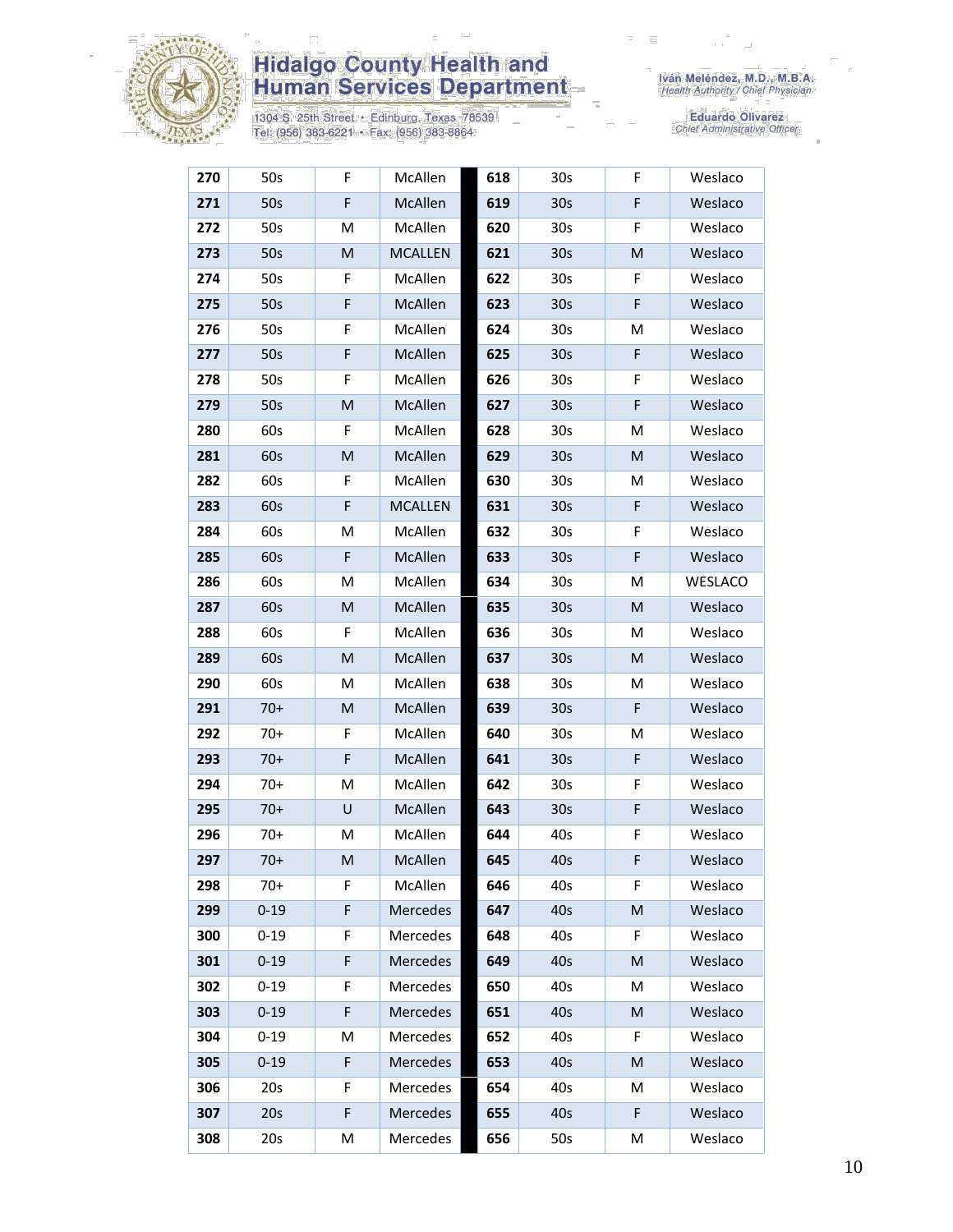

1304 S. 25th Street • Edinburg, Texas 78539<br>Tel: (956) 383-6221 • Fax: (956) 383-8864

| 309 | 20s             | M | Mercedes | 657 | 50s   | F  | Weslaco |
|-----|-----------------|---|----------|-----|-------|----|---------|
| 310 | 20s             | F | Mercedes | 658 | 50s   | F  | Weslaco |
| 311 | 30 <sub>s</sub> | M | Mercedes | 659 | 50s   | F  | Weslaco |
| 312 | 30 <sub>s</sub> | M | Mercedes | 660 | 50s   | F  | Weslaco |
| 313 | 30 <sub>s</sub> | M | Mercedes | 661 | 50s   | M  | Weslaco |
| 314 | 30 <sub>s</sub> | F | Mercedes | 662 | 50s   | F  | Weslaco |
| 315 | 30 <sub>s</sub> | F | Mercedes | 663 | 50s   | F  | Weslaco |
| 316 | 30 <sub>s</sub> | F | Mercedes | 664 | 50s   | F  | Weslaco |
| 317 | 30 <sub>s</sub> | F | Mercedes | 665 | 50s   | F  | Weslaco |
| 318 | 30 <sub>s</sub> | F | Mercedes | 666 | 50s   | Μ  | Weslaco |
| 319 | 30 <sub>s</sub> | F | Mercedes | 667 | 60s   | F  | Weslaco |
| 320 | 40s             | F | Mercedes | 668 | 60s   | M  | Weslaco |
| 321 | 40s             | F | Mercedes | 669 | 60s   | F. | Weslaco |
| 322 | 40s             | F | Mercedes | 670 | 60s   | M  | Weslaco |
| 323 | 50s             | F | Mercedes | 671 | 60s   | M  | Weslaco |
| 324 | 50s             | M | Mercedes | 672 | 60s   | F  | Weslaco |
| 325 | 50s             | F | Mercedes | 673 | 60s   | M  | Weslaco |
| 326 | 50s             | F | Mercedes | 674 | 60s   | M  | Weslaco |
| 327 | $70+$           | F | Mercedes | 675 | 60s   | F  | Weslaco |
| 328 | $70+$           | F | Mercedes | 676 | 60s   | F  | Weslaco |
| 329 | $70+$           | M | Mercedes | 677 | 60s   | F  | Weslaco |
| 330 | $0 - 19$        | F | Mission  | 678 | 60s   | F  | Weslaco |
| 331 | $0 - 19$        | M | Mission  | 679 | $70+$ | F  | Weslaco |
| 332 | $0 - 19$        | F | Mission  | 680 | $70+$ | F  | Weslaco |
| 333 | $0 - 19$        | F | Mission  | 681 | $70+$ | F  | Weslaco |
| 334 | $0 - 19$        | F | Mission  | 682 | $70+$ | F  | Weslaco |
| 335 | $0 - 19$        | M | Mission  | 683 | $70+$ | F  | Weslaco |
| 336 | $0 - 19$        | M | Mission  | 684 | $70+$ | F  | Weslaco |
| 337 | $0 - 19$        | F | Mission  | 685 | $70+$ | F  | Weslaco |
| 338 | $0 - 19$        | M | Mission  | 686 | $70+$ | M  | Weslaco |
| 339 | $0 - 19$        | F | Mission  | 687 | $70+$ | M  | Weslaco |
| 340 | $0 - 19$        | F | Mission  | 688 | $70+$ | F  | Weslaco |
| 341 | $0 - 19$        | M | Mission  | 689 | $70+$ | F  | Weslaco |
| 342 | $0 - 19$        | F | Mission  | 690 | $70+$ | Μ  | WESLACO |
| 343 | $0 - 19$        | F | Mission  | 691 | $70+$ | F  | WESLACO |
| 344 | $0 - 19$        | M | Mission  | 692 | $70+$ | F  | Weslaco |
| 345 | $0 - 19$        | F | Mission  | 693 | $70+$ | M  | Weslaco |
| 346 | $0 - 19$        | F | Mission  | 694 | $70+$ | M  | Weslaco |
| 347 | $0 - 19$        | F | Mission  | 695 | $70+$ | M  | Weslaco |